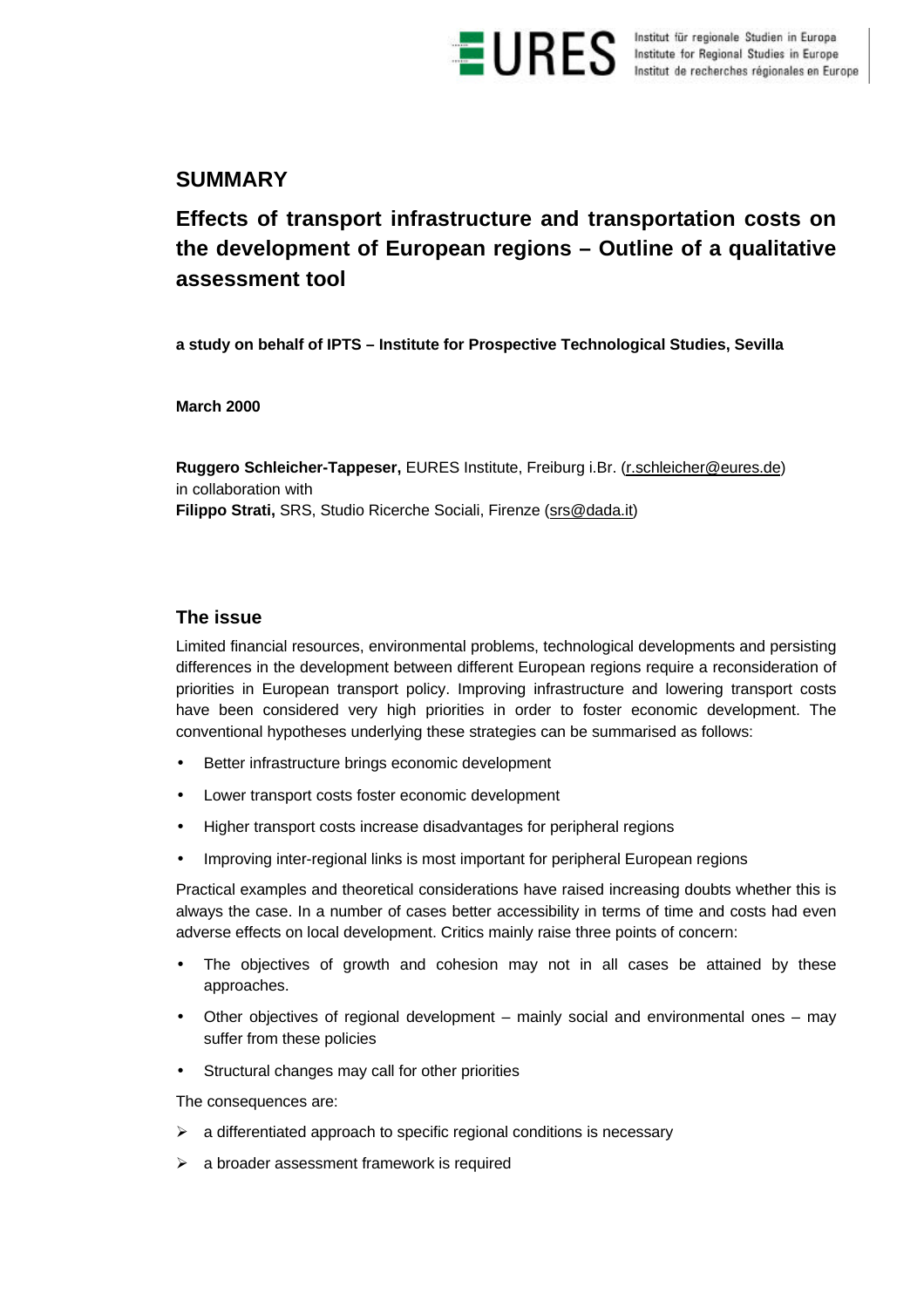$\triangleright$  a differentiated analysis of change impacts on different sectors is important

## **Objectives of the study**

The general objectives of the preliminary study undertaken on behalf of IPTS were the following:

- to understand the importance of different aspects of transport for regional development in different kinds of regions on the background of considerable changes in economic structure, European and global markets, society, and technology.
- to develop a framework for a preliminary assessment of the impact of European transport policy measures – mainly Infrastructure investment and internalisation of external costs – on the relative development of different kinds of regions and on the cohesion of the EU.
- to test the framework and to deepen the understanding of the relationship between transport policy and regional development in two case studies

Given the complexity of the issue and the difficulty of access to relevant data, a generic assessment of CTP impacts on different kinds of regions was not yet possible in the frame of this preliminary study.

## **State of the art**

Especially since the early nineties a scientific debate has developed concerning the role of transport infrastructures and transport costs for economic development. Especially in the context of the planning and the ex-ante evaluation of the Trans European Networks since 1995, more and more arguments have emerged against the widely believed simple assumption that more infrastructure and lower transport costs will in any case result in more development. The most important arguments challenging conventional hypotheses are the following:

- The envisaged TEN network increases the differences in accessibility. TENS improve the competitiveness of Europe as a whole, however they do not necessarily improve cohesion
- Most easy to be financed are those links which promise most traffic and which reinforce the already privileged regions
- Differences in accessibility have rather different impacts on various sectors. Their consequences will therefore not be the same for different regional structures.
- A general indicator of accessibility makes no sense since different aspects of accessibility (destinations, time required, frequency, costs, comfort/handling) do not have the same importance for different groups of users
- Improvements of accessibility can expose weaker structures (production, labour market, trade) in peripheral areas to a destructive competition with much stronger competitors
- cost reductions through transport infrastructure improvement are marginal for most industries, other measures would be much more effective in reducing overall costs.
- the present structural change leads to considerable changes in the use of transport services. Telecommunication should be considered in the same framework.
- Different regional economic structures lead to different transport intensities. Differences in transport intensity between countries show considerable opportunities for policies aiming at decoupling transport growth form economic development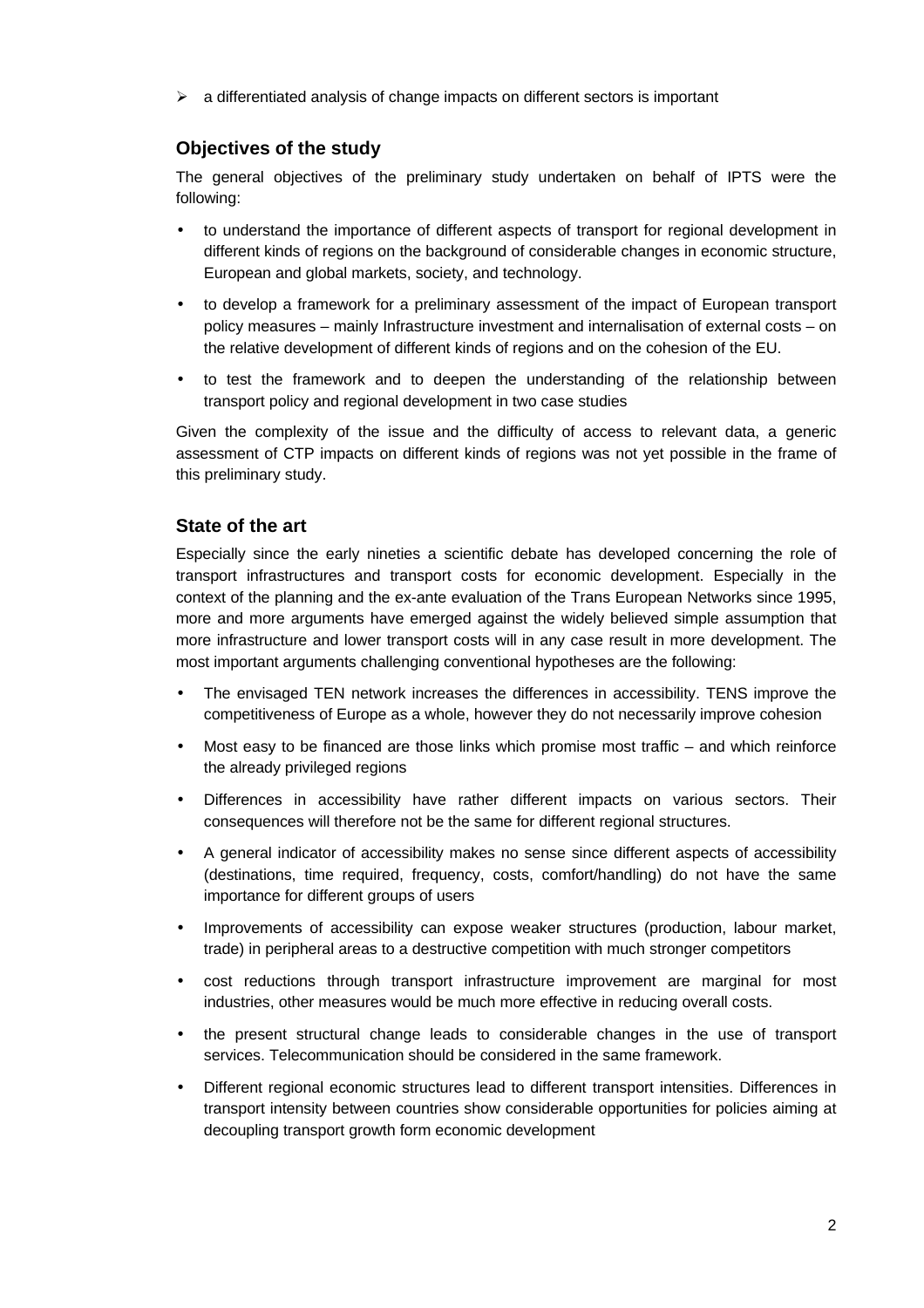Two important European documents published in 1999 reflect these sceptical arguments up to a certain degree: the European Spatial Development Perspective (ESDP) and the "Sixth Periodic Report on the Social and Economic Situation and Development of Regions in the European Union"

There is a growing consensus that approaches are needed which allow for much more sectoral and spatial differentiation. However, the literature review has shown that ready-to-use models and tools which allow to appraise the impact of transport policy on regional development are widely missing, especially when regional development is understood as including economic, social and environmental aspects.

#### **Challenges for a simple assessment methodology**

A large consensus has been reached about the necessity of a sustainable development reconciling economic, environmental, social and cultural dimensions. Sustainable development has become a most important objective of EU policies. As a consequence, regional development cannot anymore be defined exclusively in economic terms. For assessing development progress, a larger framework has to be found than those usually adopted in transport research.

The accelerated structural change will have increasing and substantial impacts on the transport sector. The growing importance of flows of mere information leads tendentially to a declining importance of material flows in the advanced service economies and it changes the role of the transport sector. Acceleration in production processes, material flows, innovation and information processing is strongly transforming the structure of transport demands. The creation of European wide markets leads to the development of logistics and information systems on the same scale and triggers on the other hand an increased interest in specific regional structures, habits and markets. Different branches are concerned by these changes in very different ways. The impact of these trends will therefore strongly depend on the specific structure and the development strategies of a region.

Information and communication technologies deeply change the role of materials and material flows in our economies. They lead to a decreasing importance of spatial distances in many businesses and to a reorganisation of the production process. They offer new opportunities for completely new ways of organising transport chains and allow for considerable gains in cost efficiency.

## **Outline of a qualitative model**

As a consequence of the foregoing considerations, the construction of the assessment tool has been based on the following ideas:

- $\triangleright$  Use a broad framework of objectives for assessment
- ÿ Consider passenger, freight *and* information transport
- $\triangleright$  Analyse specific transport needs of sectors and population groups
- $\triangleright$  Don't try do calculate all, use qualitative expert estimates
- $\triangleright$  Use policy packages for dealing with complex systems
- $\triangleright$  Use scenarios for dealing with uncertain developments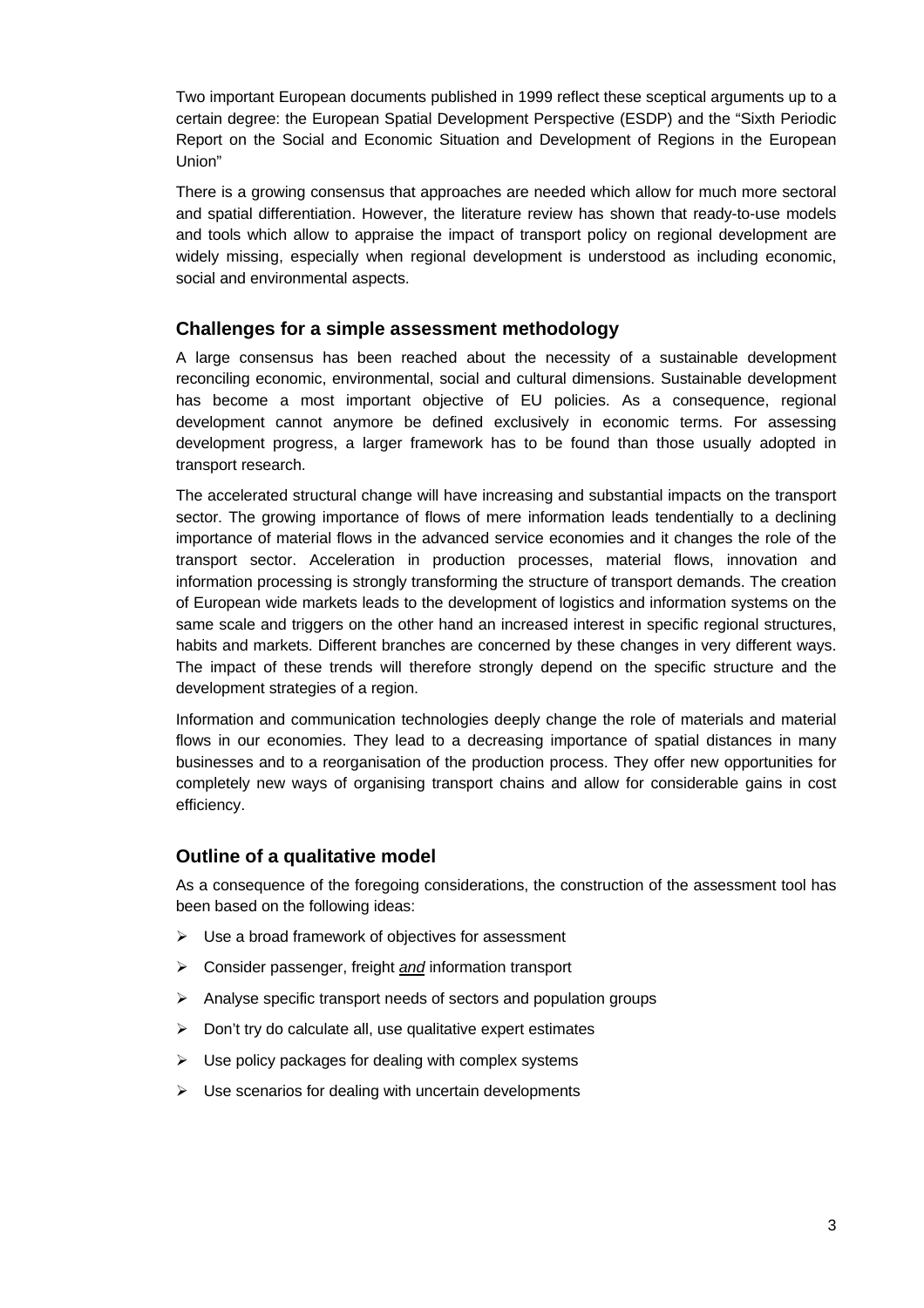The model for analysing the impact of European Transport Policies on Regional Development is composed of three elements: the Transport System, the Accessibility and the Regional System. The assessment is based on an iterative procedure considering the links between these elements, it has an input – Changes in the Common Transport Policy, and an output – the impact on regional development



The transport system (TS) comprises the whole complex of hard- and software that produces accessibility: Infrastructure, Transport equipment, Transport companies, Transport Policy.

The accessibility (AC) distinguishes between freight, passenger and information transport, different groups of users, service qualities and distance categories.

The regional system (RS) includes a general description of the regional structure and an appraisal of the qualities of the regional system.

The description of the input (CTP) and of the transport system (TS) is based on the conceptual framework developed in the POSSUM project (Policy scenarios for sustainable mobility, DG VII). The description of the regional system (RS) and of the output of the assessment, the impact on regional development (IRS), is based on the framework developed in the INSURED project (Instruments for Sustainable Regional Development, DG XII) which includes 10 dimensions.

#### **The assessment procedure**

The assessment is on one hand based on objective facts and on the other hand on subjective appraisals of impacts. In order to keep the tool simple, extensive investigations have to be avoided. Therefore, the approach relies on two main sources of information: standardised statistical data from EUROSTAT and local experts. Local experts also play a central role in making the subjective appraisals.

Data from the EUROSTAT REGIO database are used to produce some basic information concerning the Transport System TS and the Regional System RS of the regions, however pertinence and availability of data is limited. Other standardised European data sources, e.g. concerning aspects of accessibility, should be further exploited.

The knowledge and the experience of local experts are made available through questionnaires and workshops. Their contribution is three-fold: 1) to fill the gaps in available quantitative data;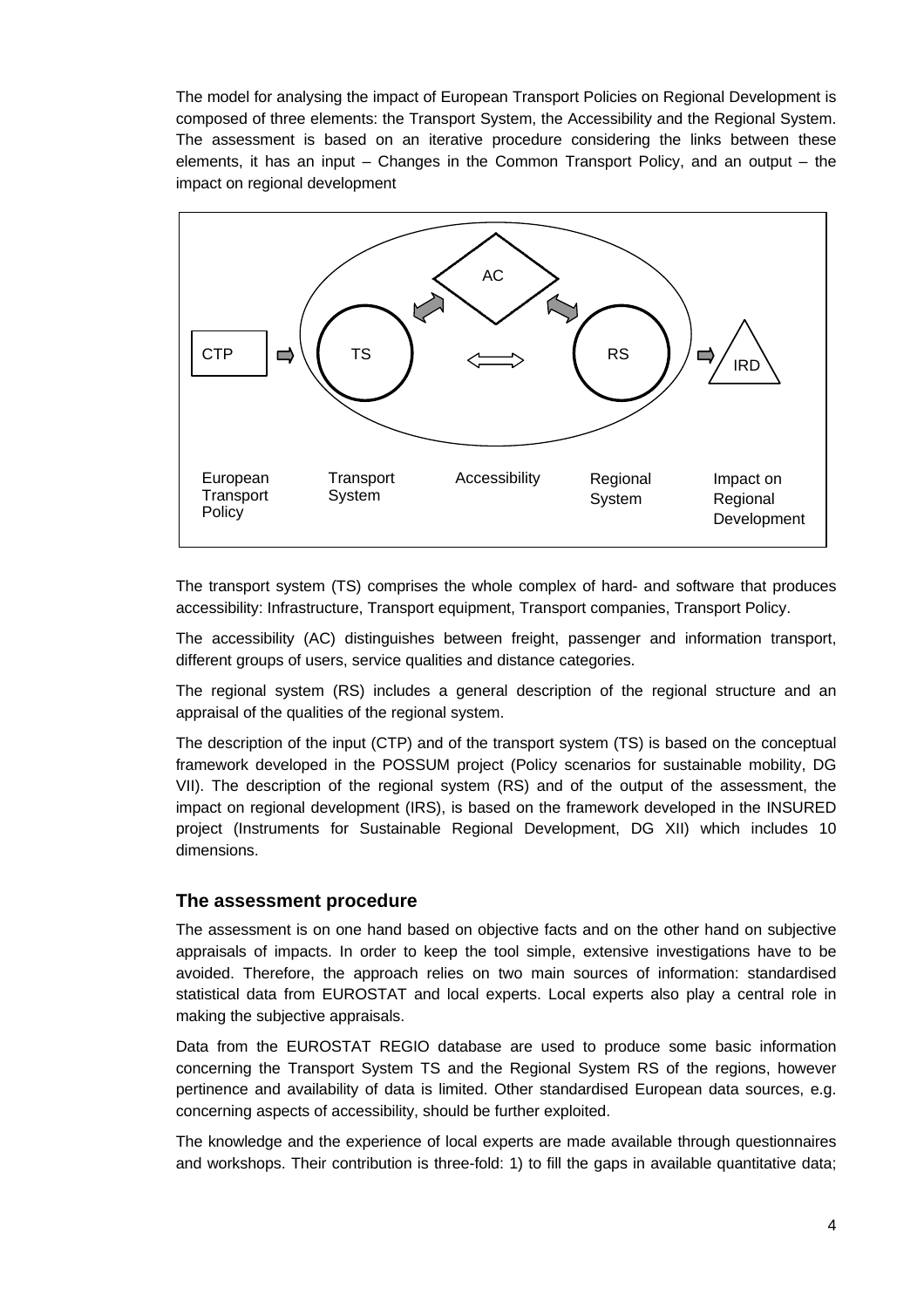2) to provide qualitative information (e.g. concerning decision-making in the transport system or regional development strategies); 3) most important: to give their qualified estimate of the response of the transport system to specific policy packages and of the regional system to changes in accessibilities.

## **Preliminary case studies**

Two preliminary case studies have been carried out, one in Tuscany and one in Andalucia. Because of limited resources the case studies did not use the full envisaged methodology: Data from EUROSTAT have not yet been fully exploited, one single preliminary questionnaire has been used, the number of local experts was very small, there were no workshops. This first experience has shown that the role of local experts is crucial. Improved questionnaires, workshops and a larger number of experts will be essential in order to obtain meaningful results.

## **Conclusions**

- The literature review has shown that regional development is increasingly understood as a very complex phenomenon in which different kinds of transport play a multifaceted role. Different development models imply a different role of various kinds of transport.
- Present models and their overall concepts of accessibility do not reflect this complexity and have partly lead to misleading conclusions. Much more differentiation is needed concerning regional structures, regional development models, regional transport systems, user groups, different kinds of transport (including information transport) and time horizons.
- The present structural change deeply changes the roles of different kinds of transport. A differentiated understanding of these implications is missing – also because concepts for analysing them have not yet been developed. Information transport is increasingly substituting passenger and freight transport but also creates new transport needs by changing interaction patterns and increasing the reach.
- Based on concepts stemming from different lines of thinking, a general framework for assessing the impact of European Transport policies has been developed in this study. It consists of a relatively simple regional model, descriptors for describing elements of this model and an assessment procedure for establishing the relationships between the elements with the help of regional experts.
- The descriptor sets, the access to standardised quantitative data, the procedures for qualitative appraisals and the methods for carrying out assessments need to be further improved.
- The preliminary case studies have shown that the proposed model and assessment methodology point into the right direction. However, considerable improvements are necessary in order to reach the goal of a rather simple assessment tool that can be used by decision makers at European and regional levels.
- Limitations in completeness and reliability of generally available and regularly updated statistical information are more serious than initially expected. They may be partially compensated by combining data and "patterns" derived from case studies and more complex models.
- Questionnaires for collecting qualitative inputs to the regional models have been developed and tested. They do not yet cover all relevant issues but have shown the degree of precision and the amount of information that can be reached by this instrument in this context.